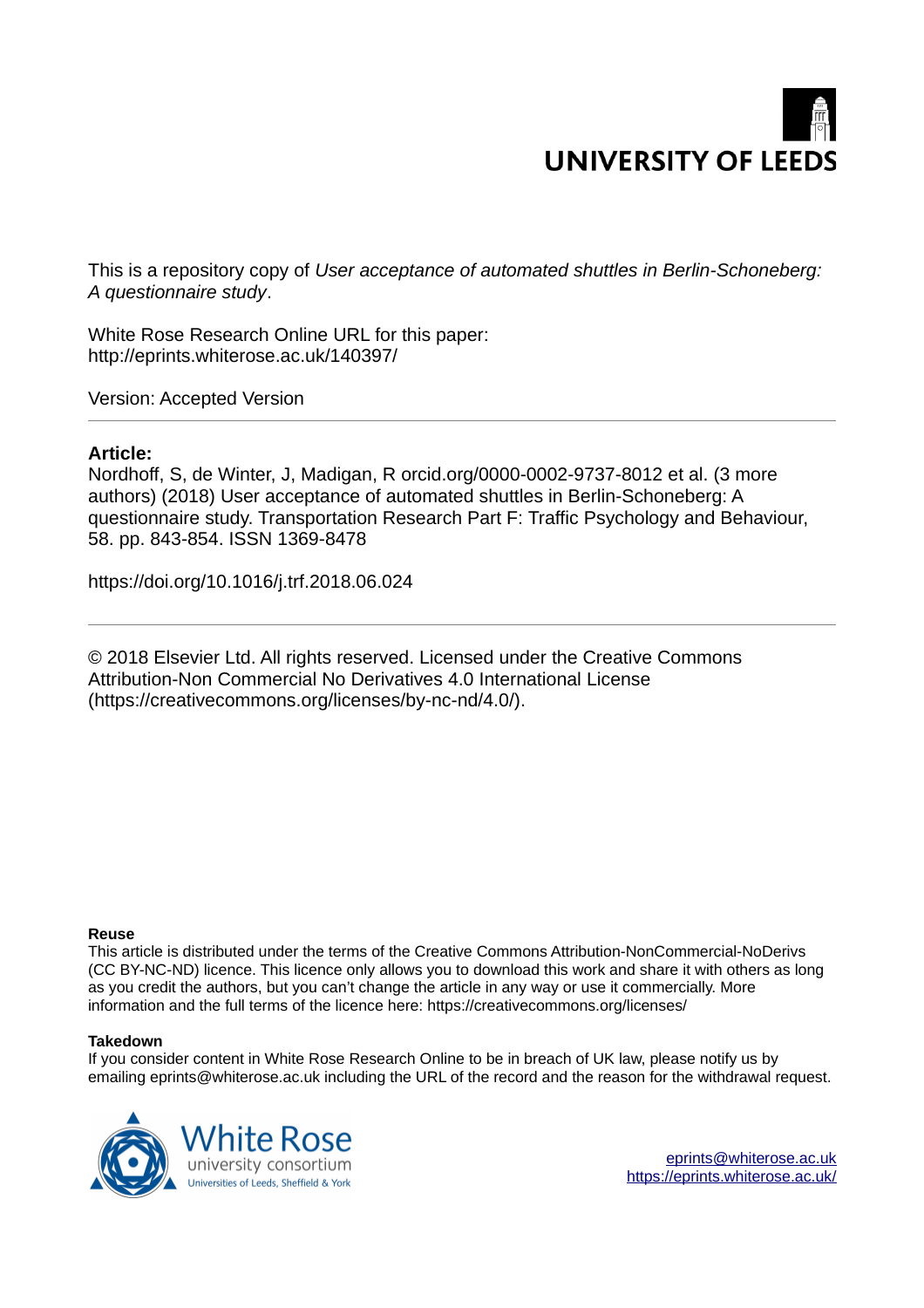# **User Acceptance of Automated Shuttles in Berlin-Schöneberg: A Questionnaire Study**

Sina Nordhoff\* a,b,c, Joost de Winter <sup>d</sup>, Ruth Madigan <sup>e</sup>, Natasha Merat <sup>e</sup>, Bart van Arem <sup>a</sup>, Riender Happee <sup>a,f</sup>

\*corresponding author, Email: [s.nordhoff@tudelft.nl](mailto:s.nordhoff@tudelft.nl) 

<sup>a</sup> Department of Transport & Planning, Delft University of Technology, the Netherlands

<sup>b</sup> Innovation Centre for Mobility and Societal Change, 10829 Berlin, Germany

<sup>c</sup>Wissenschaftszentrum für Sozialforschung (WZB), 10829 Berlin, Germany

<sup>d</sup> Department BioMechanical Engineering, Delft University of Technology, the Netherlands

<sup>e</sup> Institute for Transport Studies, University of Leeds, LS2 9JT, United Kingdom

f Department Cognitive Robotics, Delft University of Technology, the Netherlands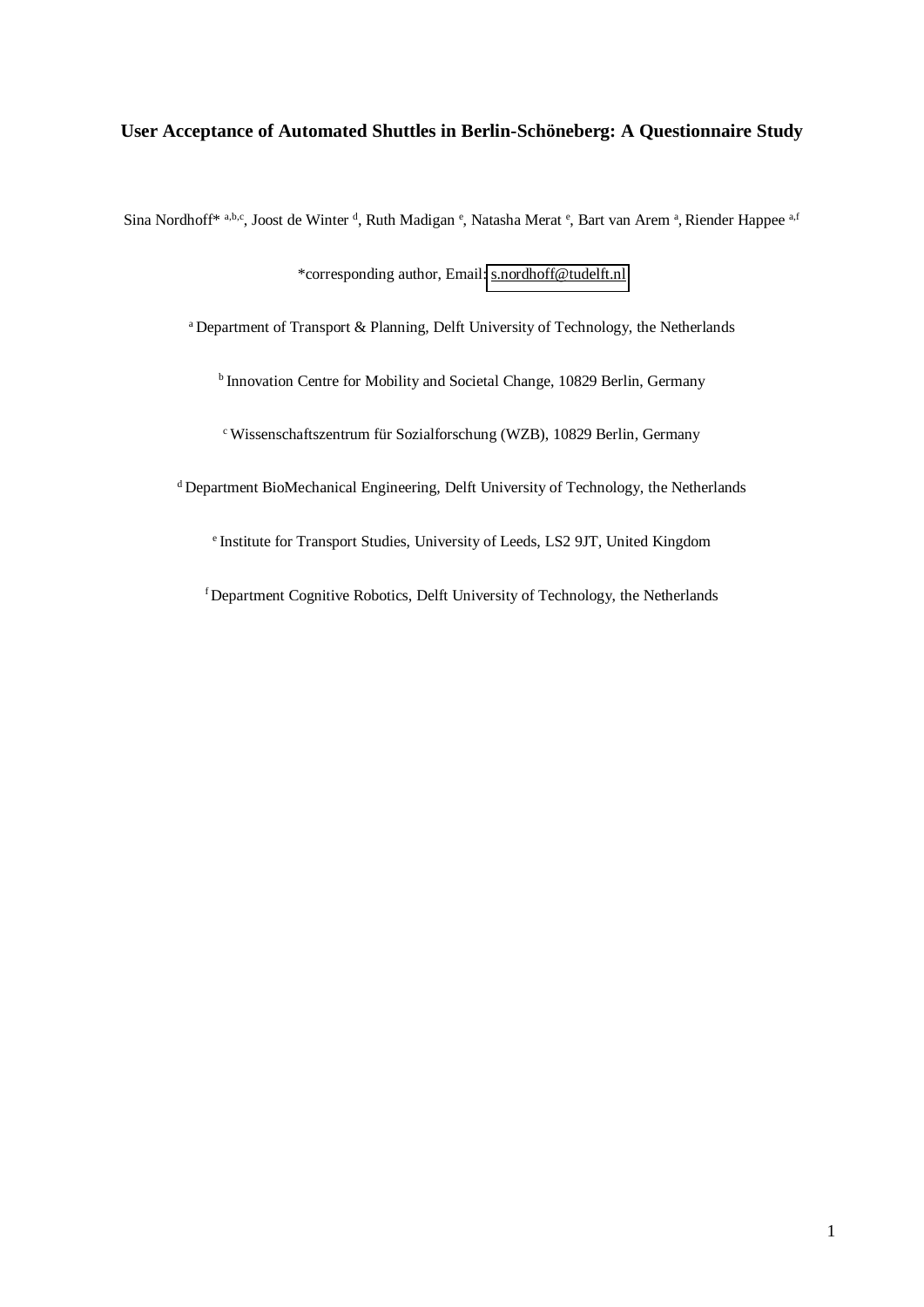#### **Abstract**

Automated shuttles are now in a prototyping phase in several research projects. However, there is still a paucity of knowledge on the acceptance of these shuttles. This paper presents the results of a questionnaire study among individuals  $(n = 384)$  who physically experienced an automated shuttle on an office campus in Berlin-Schöneberg. The findings indicate that the respondents were positive towards automated shuttles and could envision their use as feeders to public transport systems, in both urban and rural areas. The respondents were less satisfied with the effectiveness of the shuttle compared to their existing form of travel, the speed of the shuttle, and the space for luggage. A principal component analysis resulted in the retention of three components: 1) intention to use, 2) shuttle and service characteristics, and 3) shuttle effectiveness compared to existing transport. Older respondents expressed a higher intention to use, but found the shuttle less effective than their existing travel. We argue that automated shuttles are a valued concept, but speed and efficiency have to improve, in order for automated shuttles to become viable on a wide scale. Future research should use more objective measures and establish long-term effects in larger, more representative samples.

#### **1. Introduction**

#### **1.1. Automated Shuttles**

Since the DARPA Challenges in 2004–2007 and the initiation of Google's self-driving car project in 2009, automated driving has seen a marked upsurge (Shladover, 2017). Current developments in the field of automated driving can be assigned to an evolutionary, revolutionary, or transformatory path of vehicle automation (Fraedrich et al., 2015). The evolutionary path is pursued by various automotive manufacturers, combining driver assistance systems such as adaptive cruise control, automated emergency braking, and automated lane keeping. The revolutionary path to vehicle automation, which is pursued by several ICT companies, targets the deployment of fully automated vehicles, enabling hands-free and eyes-off-the-road driving under every possible driving and traffic situation. The transformatory path includes automated shuttles that deliver on-demand transport and may serve as (last mile) feeders to public transport systems (Fraedrich et al., 2015).

Automated trams and metros that operate without a driver already exist in various cities worldwide (e.g., Fraszczyk & Mulley, 2017). The difference between existing automated public transport and automated shuttle projects is that the latter aim for operation in a mixed traffic environment without relying on specialized infrastructure. Shuttles that drive automatically in restricted conditions, on specified routes, may be released within three years (Shladover, 2017). Full 'revolutionary' automation, on the other hand, will probably not be commercialized anytime soon (Kyriakidis et al., in press; Shladover, 2016), and SAE Level 2–4 'evolutionary' automation may need to overcome human factors challenges associated with transitions between manual and automated control in order to be safe and accepted (Kyriakidis et al., in press).

Automated shuttles are now in a prototyping phase in various projects around the world (e.g., STIMULATE, 2018; Drive Sweden, 2018). Current shuttles run on specified routes at limited speeds, typically provide space for about 8 to 10 passengers, and require some level of supervision by a steward on board the vehicle or by an external control room. The CityMobil1 (2006–2011) and CityMobil2 (2012–2016) projects implemented automated shuttles in urban environments in several European cities with the aim to identify and remove barriers to deployment. More recent projects include WePods in the Netherlands (Liang et al., 2016; Van der Wiel, 2017) and Smartshuttle in Switzerland (Eden et al., 2017).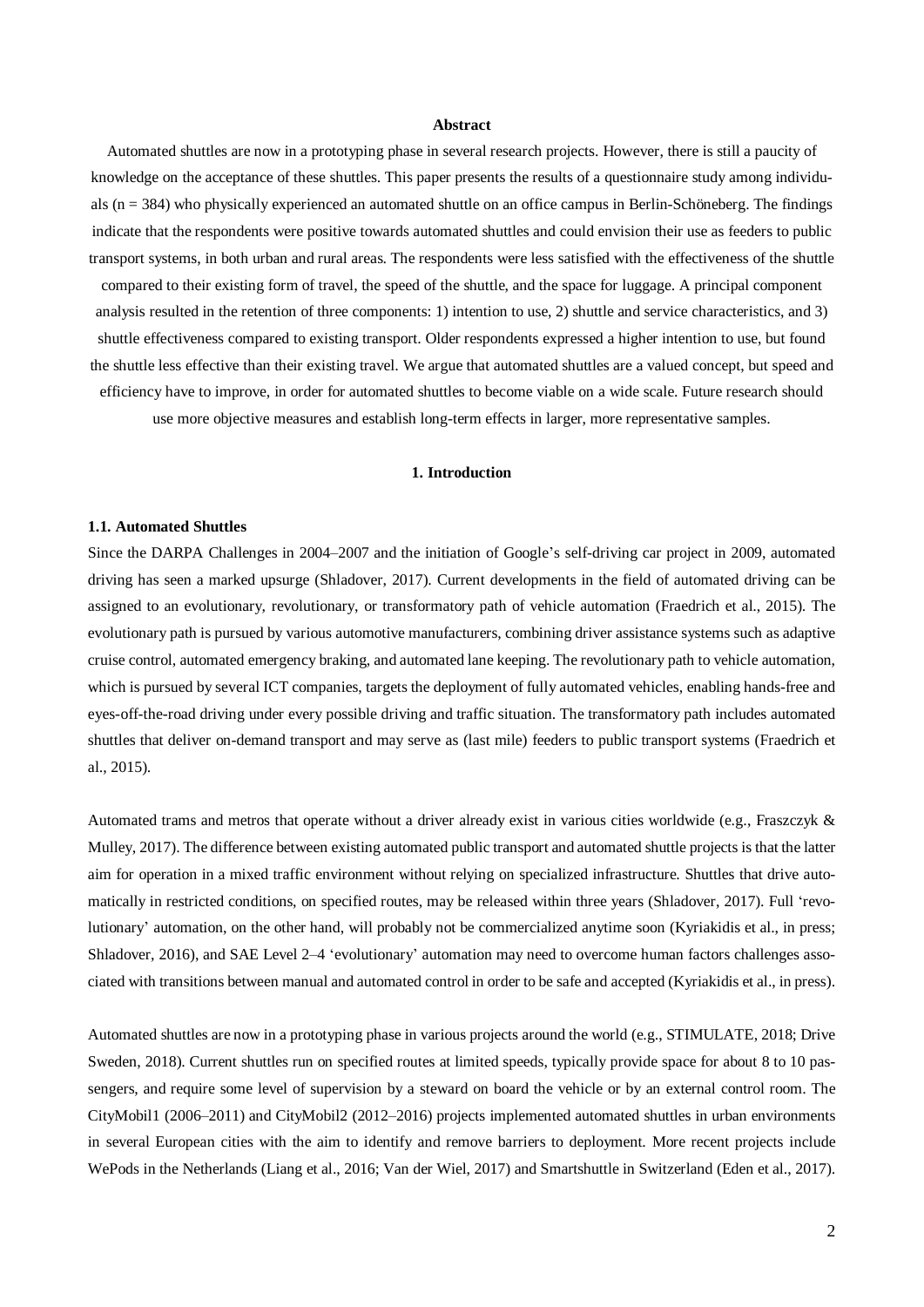The EUREF demonstrator project in Berlin-Schöneberg, which is the topic of the present study, involves an automated shuttle 'Olli' developed by Local Motors, driving on the EUREF office campus in Berlin-Schöneberg.

#### **1.2. Previous Studies on the Acceptance of Automated Shuttles**

The vision of a multimodal mobility system with automated shuttles as feeders to public transport can only become a reality if the shuttles are accepted by their target users. A large number of survey studies exist in which people were asked to imagine and give their opinion on various types of automated driving concepts (e.g., Bansal et al., 2016; Bazilinskyy et al., 2015; European Commission, 2015, 2017; Hohenberger et al., 2016; Schoettle & Sivak, 2016). However, as summarized below, only a few studies have asked respondents to reflect on automated shuttles after having physically experienced a ride in the shuttle.

An evaluation of user acceptance across six demonstrations (Trondheim, Vantaa, La Rochelle, Daventry, Orta San Guilio, Castellon) of the CityMobil1 project showed that the most highly rated indicator was 'ease of use' with an average of 3.7 on a scale from 1 (completely dissatisfied) to 5 (completely satisfied), followed by usefulness (3.5), reliability, integration with other systems, perception of safety, perceived level of privacy, and perceived cleanliness (3.4), and comfort (3.3) (Gorris et al., 2011).

The results of interviews with over 1,500 users of automated shuttles of the CityMobil2 project showed general user acceptance regarding the performance of the shuttles, with high ratings on comfort and safety. Users were willing to pay for ticket fares, but the price should be comparable to the conventional transport (e.g., bus) (Alessandrini, 2016).

Another CityMobil2 questionnaire study examined user acceptance with 349 respondents who had used an automated shuttle along a popular tourist route in La Rochelle (France), and as a link between a metro station and key working sites/campuses in the district in Lausanne, Switzerland (Madigan et al., 2016). The means for the key constructs 'performance expectancy', 'effort expectancy', and 'behavioral intention' were 3.08, 3.89, and 3.59 from 1 (strongly disagree) to 5 (strongly agree). A consecutive study surveyed 315 passengers who experienced a CityMobil2 automated shuttle on a dedicated lane in the center of Trikala (Greece) and found that the means for 'performance expectancy', 'effort expectancy', and 'behavioral intention' were 3.62, 3.92, and 3.74. Thus, people found automated shuttles useful, easy to use, and expressed an intention to use them again in the future (Madigan et al., 2017).

Portouli et al. (2017) asked 200 respondents about their satisfaction with automated shuttles that run in Trikala as part of the CityMobil2 project. Their results showed that passengers rated the usefulness and comfort as 1.29 and 0.95 respectively, on a scale from -2 (very poor) to 2 (very good). Ratings of the service quality in terms of waiting time and onboard time (0.59) and the integration with other modes (0.57) were considerably lower. 182 people (91%) responded that permanent operation of the shuttle in the city would be useful; only 18 respondents (9%) responded that this would not be useful.

Finally, results from interviews with local residents of Sion (Switzerland) who experienced an automated shuttle as part of the SmartShuttle project in Sion's Old Town district of the city, also showed that opinions towards the shuttle were positive overall. However, many participants felt that the shuttle slows down other traffic because of its low maximum speed of 20 km/h (Eden et al., 2017).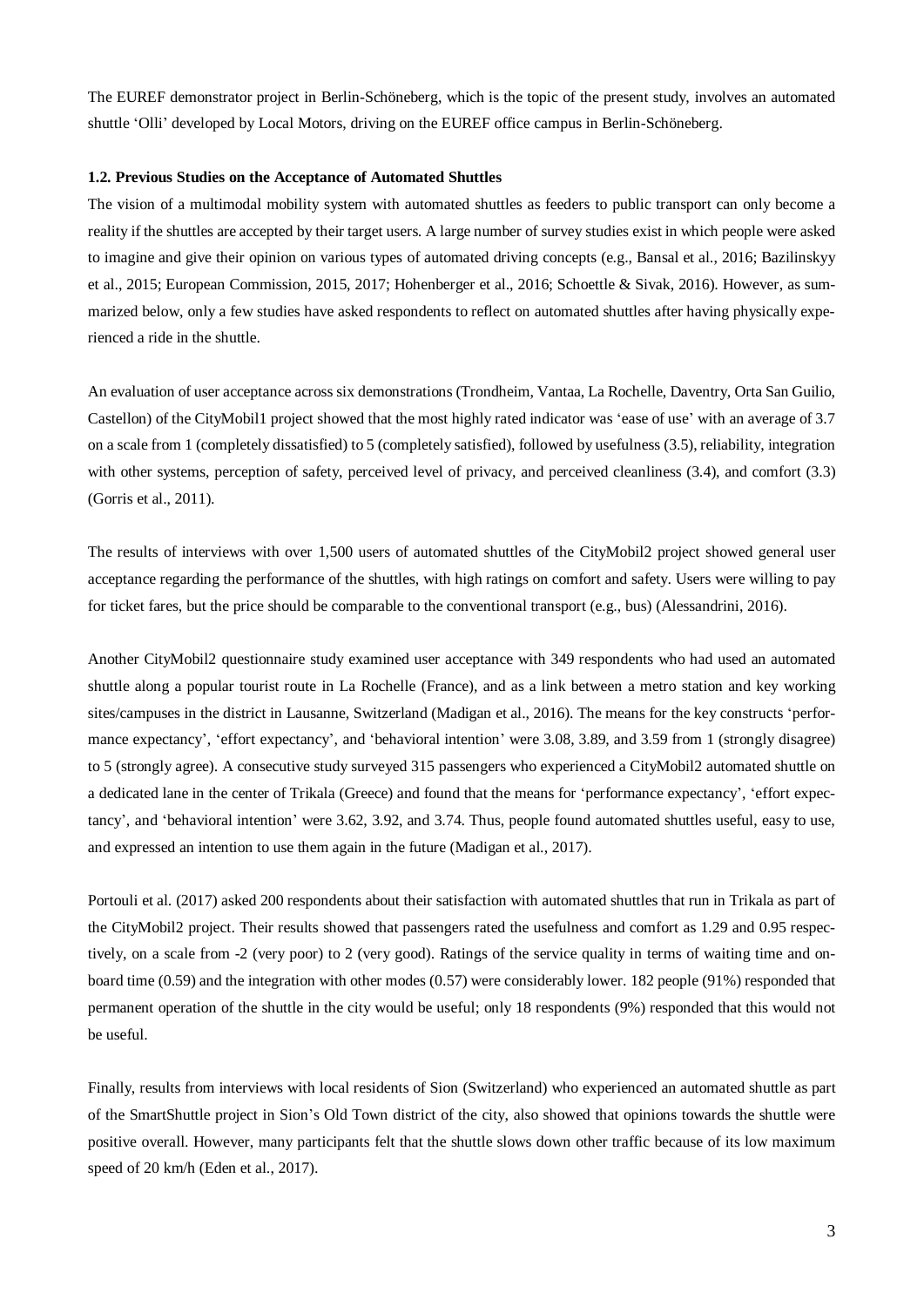#### **1.3. Objectives of the Present Study**

The surveys reviewed above indicate that substantial progress has been made in the understanding of attitudes of users towards automated shuttles. However, whether participants are positive about the shuttle as a replacement of their current transport is a question that has received relatively little attention so far. The aim of the present study was to investigate how users rate the shuttle itself, its potential as a feeder to transport systems in urban and rural areas, and its advantages in comparison to respondents' existing form of travel.

We have included items from the Unified Theory of Acceptance and Use of Technology (UTAUT) constructs 'performance expectancy', 'effort expectancy', and 'social influence', which have been found to be predictive of the intention to use technologies across a variety of domains (Venkatesh et al., 2003). Additionally, we investigated respondents' perceptions with regard to perceived safety, perceived enjoyment, desired level of control, and environmental attitudes, because these variables have been identified as potentially critical determinants of the acceptance of automated vehicles in previous studies (e.g., Gorris et al., 2011, Moták et al., 2017; Nordhoff et al., 2018). Finally, the present 68-item survey study includes information on respondents' ratings of the acceptance of automated shuttles, using Van der Laan et al.'s (1997) acceptance scale, in addition to other indicators of acceptance, including respondents' intended frequency to use, willingness to pay, and behavioral intention to use shuttles as feeders in public transport.

A principal component analysis (PCA) was conducted on respondents' ratings to investigate the major sources of variation in the attitudes towards automated shuttles. To date, there has been little exploration of how the attitudes of various demographic groups towards automated shuttles might differ. Therefore, the component scores were correlated with personal characteristics (e.g., age, gender, employment on the EUREF campus) in order to assess individual differences.

It can be assumed that the acceptance ratings as measured in the current study are generalizable to other types of automated shuttles, because current shuttle prototypes worldwide have similar forms and sizes and are deployed in similar settings (e.g., university and office campuses, near public transport). This similarity renders the knowledge obtained in this study relevant beyond the trial in Berlin-Schöneberg.

## **2. Methods**

#### **2.1. Shuttle and Route**

During the period of the survey from December 2016 to April 2017, the automated shuttle drove on a 700 m route on the EUREF office campus in Berlin-Schöneberg. This route took on average 8 to 12 minutes per trip at an average speed of 8 km/h, and a maximum campus speed of 10 km/h. The shuttle operated on the basis of 3 fixed stops along the route from 09:00 to 17:00 to provide a transport option for the EUREF campus employees. The stopping and continuing to drive at the stops was done manually by the steward. The shuttle was also used by national and international guests, as well as interested persons who visited the EUREF campus to experience a ride in the shuttle. At the end of the shuttle ride, the steward handed out tablet computers with a questionnaire to passengers (see Figure 1, left, for an image of the shuttle).

The shuttle was fully electric, had a driving range of 80 km at a speed of 8 km/h. It was charged at night and during the lunch break (45 minutes) of the stewards to integrate the charging process into the daily operations. The shuttle operated on 'virtual tracks' using Lidar (Light Detection and Ranging), radar, and geopositioning technology for localization, mapping, and navigation.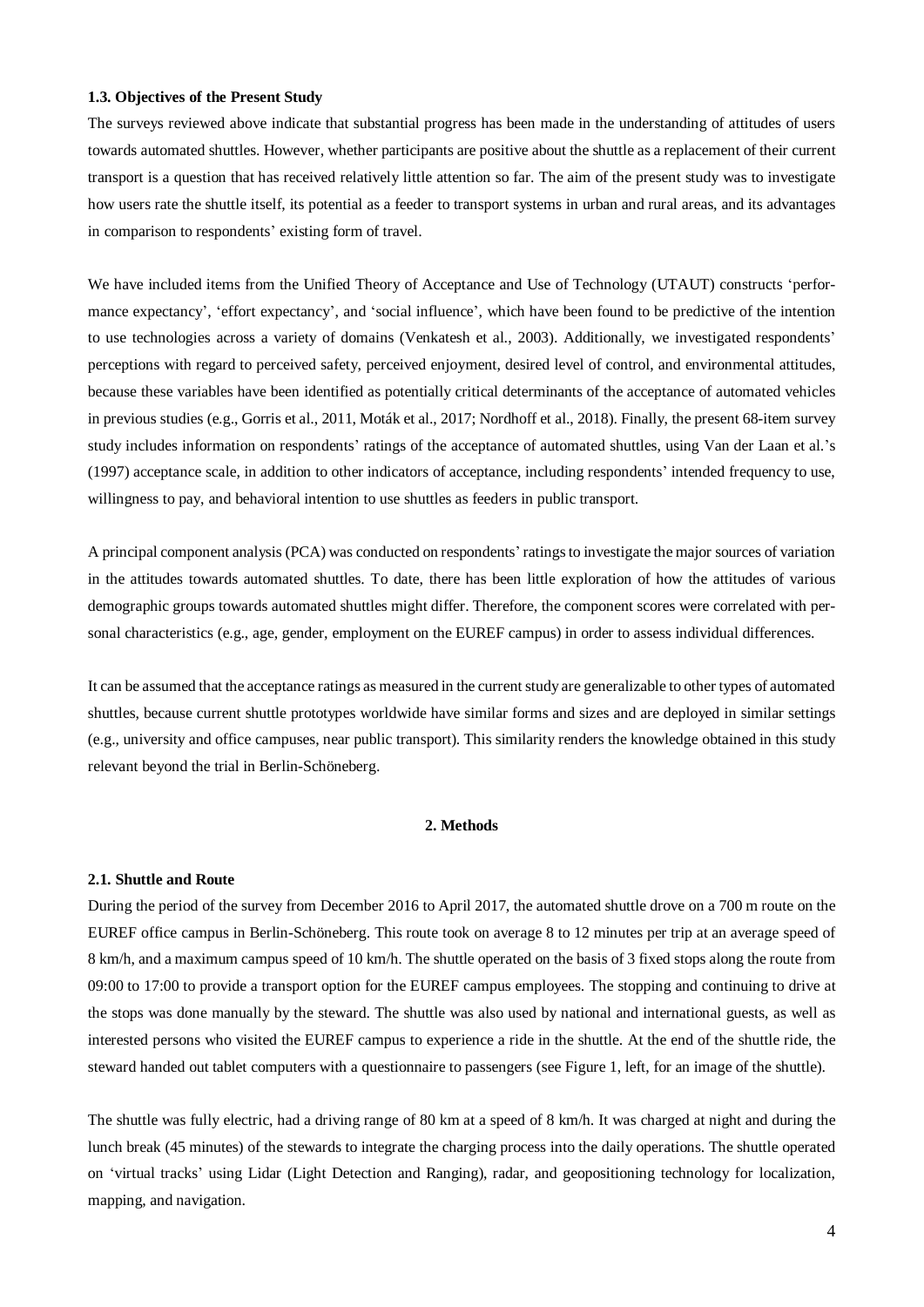As the shuttle was still in a prototype phase, a steward was on-board to supervise its operations and to intervene when requested by the system (see Figure 1, right). For example, given that the shuttle only had obstacle detection sensors in the front, obstacles that were on the path of the shuttle (e.g., parked cars) had to be passed manually by the steward using a joystick. As shown by Figure 2, the shuttle shared the road with pedestrians and cyclists, and occasional cars and trucks. It stopped for road users (e.g., pedestrians, cyclists) that crossed its trajectory within a distance of about 4 meters. Campus visitors were informed via a sign at the campus entrance of the shuttle operation and that the shuttle has right of way and should not be overtaken. The sign also stated that road users should maintain a distance of 10 meters from the shuttle.



Figure 1. Left: Automated shuttle Olli by Local Motors at the EUREF campus, Right: Inside view, with passenger and steward



Figure 2. Left: Part of the route. Right: View on shared space on the EUREF campus and entrance to the campus

## **2.2. Respondent Recruitment and Procedure**

To bring the research to the attention of potential shuttle users, social media accounts (e.g., Twitter, Facebook) of the Innovation Centre for Mobility and Societal Change (InnoZ) were used in addition to publishing the project on the InnoZ website. An invitation for a test ride and participation in an online study was also sent to the Geography department of the Humboldt University in Berlin. The invitation to participate in our questionnaire study was also offered to delegations or other groups who performed around 20% of all test rides.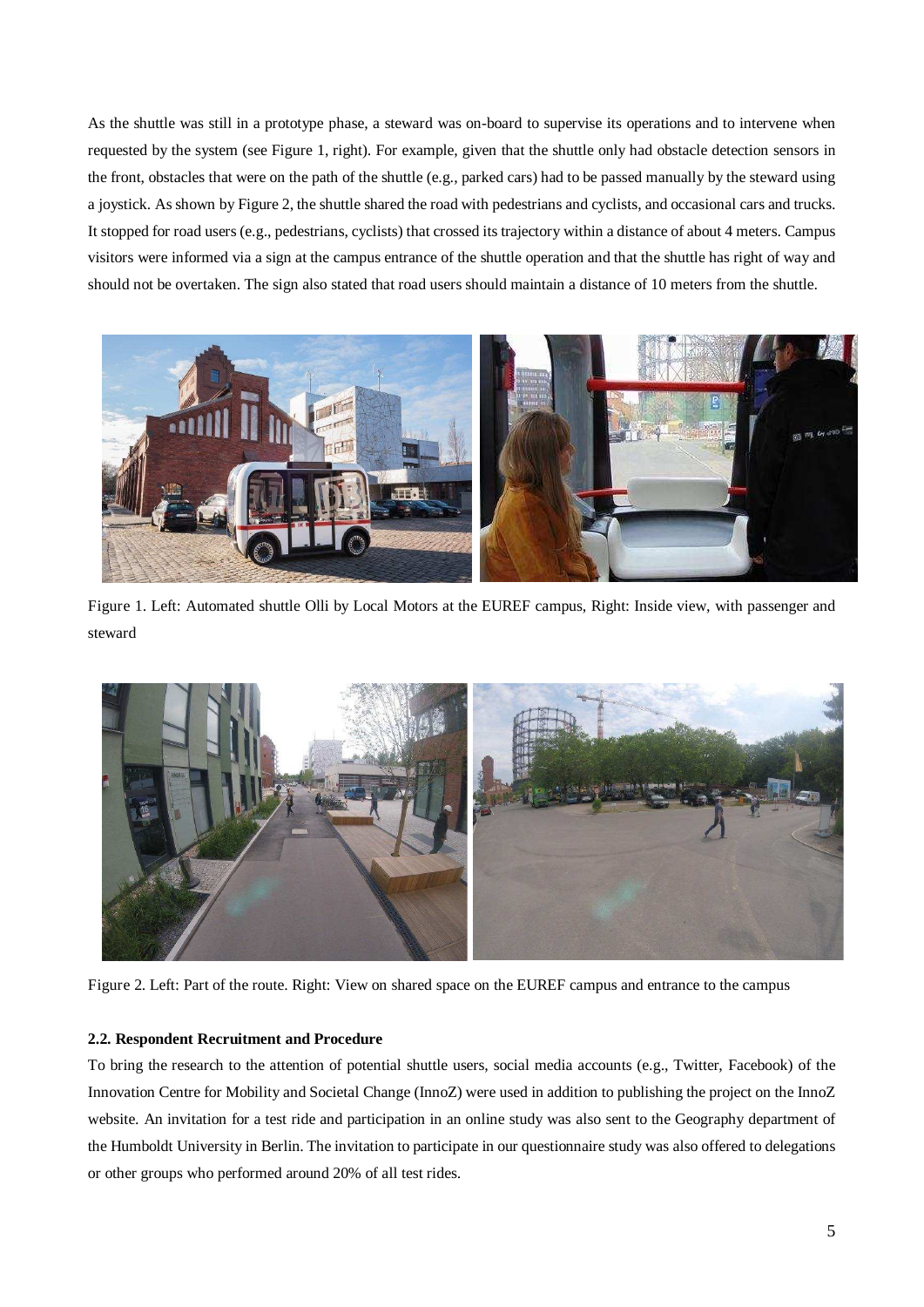A maximum of 12 passengers was accepted (8 seated and 4 standing), with an average occupancy rate of around 3. The stewards explained the shuttle's functionality before the ride, by showing users the technology behind Olli, including the location of the sensors, the Lidar system, and the position of the touchpad that is used by the stewards to intervene. The shuttle's functionality was also explained during the ride inside the shuttle while making sure that passengers could also experience the ride. The respondents were told that the shuttle was a prototype and in a continuous state of development.

Furthermore, the respondents were informed that the use of the shuttle on a semi-public domain, such as the EUREF campus, was a first step in the deployment of automated shuttles as feeders to public transport systems on public roads. Taking a ride in the shuttle was free of charge, and no financial compensation was offered for the participation in the test ride and the questionnaire study.

#### **2.3. Questionnaire Content**

#### 2.3.1. Demographics and Shuttle and Service Characteristics

The questionnaire asked for personal details, namely whether the respondents completed the questionnaire for the first time (Q1), gender (Q2), age (Q3), whether they worked on the EUREF campus (Q4), in which field they worked (Q5), which transport mode they used on the EUREF campus (Q6; multiple responses possible), whether they have used the shuttle before (Q7), and if so, how many times (Q8).

The next section asked the respondents to rate the service, including the attractiveness of the shuttle service (Q9), its reliability (Q10), and its usability/comfort for the daily commute (Q11).

Next, questions were presented about the shuttle itself, including the attractiveness of the automated shuttle (Q12), the size of the shuttle (Q13), the perceived quality of the exterior of the shuttle (Q14), the design of the exterior of the shuttle  $(O15)$ , the speed  $(O16)$ , the comfort of entry and exit  $(O17)$ , the spaciousness of the shuttle  $(O18)$ , the number of seats  $(O19)$ , the seating comfort (if having taken a seat)  $(O20)$ , the number of standing positions  $(O21)$ , the handholds in the bus (O22), the space for luggage (O23), the brightness (O24), the quality of the shuttle interior (O25), the design of the interior of the shuttle (Q26), the atmosphere (Q27), and the safety (Q28).

#### 2.3.2. Attitudinal Questions

Next, eleven questions (Q29, Q34, Q36–Q42, Q44, Q45) were presented to assess respondents' level of agreement with items pertaining to the perceived enjoyment of taking a ride in the shuttle, perceived usefulness (performance expectancy), as well as the ease of use (effort expectancy) of the automated shuttle.

In particular, the respondents were asked how they liked the trip with the automated shuttle (Q29), whether taking a ride in the shuttle was fun and enjoyable ( $Q34$ ), and whether the respondents found the trip in the shuttle boring  $(Q37)$ .

The respondents were asked whether the driverless shuttle is useful (Q36), whether they would use an automated shuttle for their day-to-day commuting as it is better and more convenient than their existing form of travel (Q38), whether they think that the automated shuttle will become an important part of the existing public transport system (Q39), whether using the automated shuttle is similar to using existing public transport systems (e.g., busses, trains, and trams) (Q41), and whether the automated shuttle is more efficient/faster than their existing form of travel (Q44).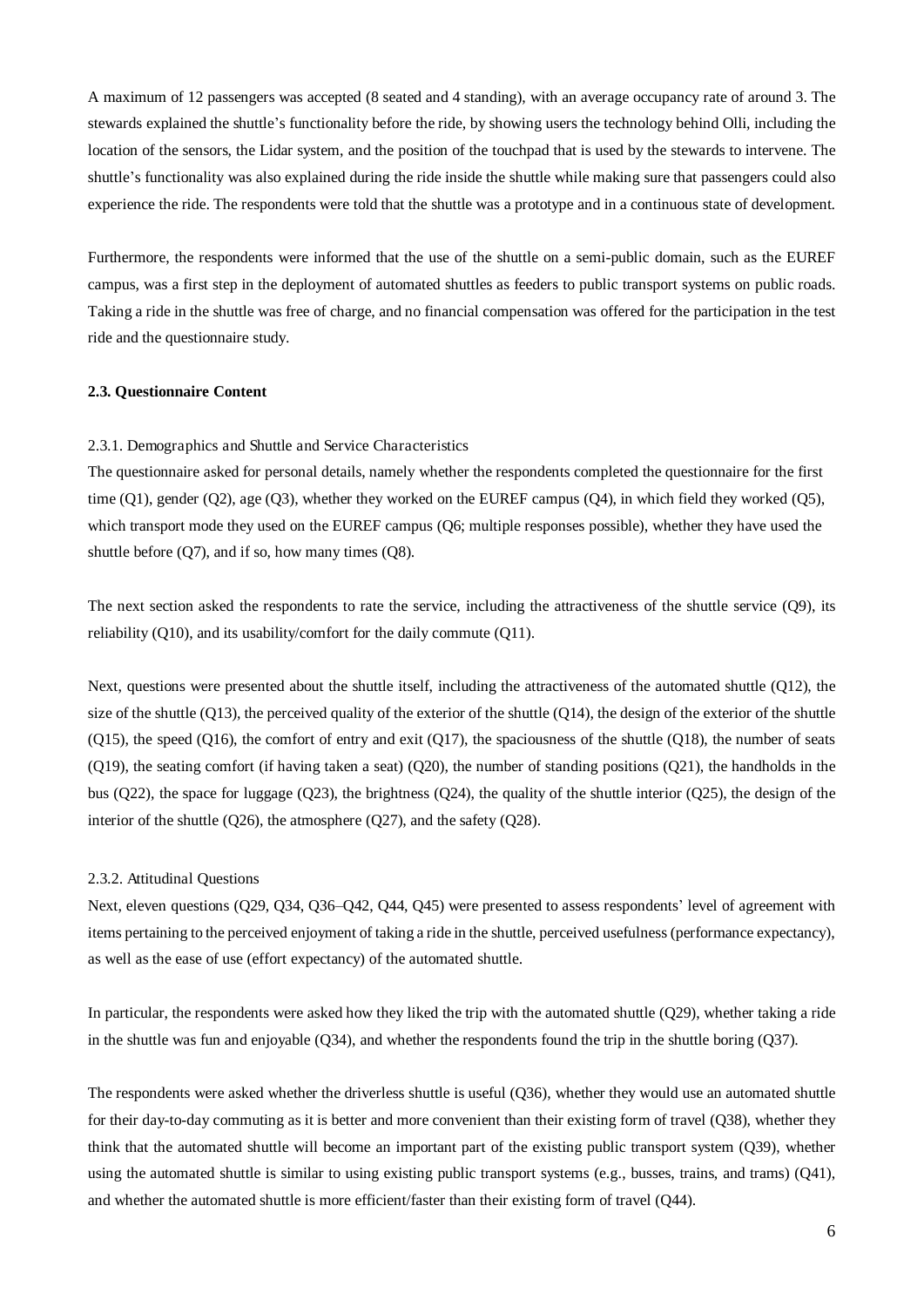The respondents were also asked whether using the automated shuttle is easier for them than using their existing form of travel (Q40), whether the automated shuttle is easy to understand how to use (Q42), and whether it would not take long to learn how to use an automated shuttle (Q45).

Thirteen questions (Q43, Q46, Q53–Q62, Q67) were presented about the respondents' perceived level of safety and desired level of control in an automated shuttle, their environmental attitudes, as well as their reliance on the opinion of others (social influence).

The respondents were asked whether they like it that the driverless shuttle drives at a low speed (Q43), whether they felt safe in the automated shuttle throughout the whole trip (Q46), whether they felt comfortable in a vehicle without steering wheel, gas or brake pedal (Q56), whether people who are important to them would like it if the respondent used an automated shuttle (Q57), whether they would prefer the automated shuttle to drive without a steward on board (Q58), whether they would like to manually steer the automated shuttle when they want to (Q59), whether they would like to have a button inside the automated shuttle which they can press to stop it (Q60), whether they would like to have their friends or family or other important people to them adopt the automated shuttle before they themselves do (Q61), and whether the automated shuttle is safe and reliable under severe weather conditions, such as snow, heavy rain, or fog (Q62). Question Q67 asked respondents to provide their level of agreement with "Driverless vehicles can operate without human supervision. Would you still prefer having some level of supervision?", on a scale ranging from no human supervision, remote supervision from a control room, to supervision by a steward on board.

Specifically, the respondents were asked about their agreement with the statement that the protection of the environment is crucial for the choice of the automated shuttle (Q53), whether they like it to use a 100% electric automated shuttle from the train station to their final destination (Q54), and whether they would like to choose the automated shuttle as a more ecological form of travel even if it were more expensive (Q55).

#### 2.3.3. Indicators of Acceptance

Fifteen questions (Q30–Q33, Q35, Q47–Q52, Q63–Q66) asked the respondents to indicate their level of acceptance of automated shuttles. The respondents were asked how they liked the idea of using automated shuttles for public transport  $(Q30)$ , and whether they would use automated shuttles as mobility offer in the city  $(Q31)$  and in rural areas  $(Q32)$ . Question Q33 asked the respondents to what extent the service of automated shuttles fits existing railway facilities. The respondents were further asked whether they would be willing to share the shuttle with other travelers having the same destination (Q35), whether they dislike it that they might have to share the automated shuttle with unknown passengers (Q47), whether they would use an electric automated shuttle from the train station or some other public transport stop to their final destination or vice versa (Q48), whether they would use the automated shuttle with another 6 to 8 passengers having the same destination as themselves (Q49), whether they plan to use automated shuttles when they are available on the market (Q50), and whether they intend to use an automated shuttle for their daily trips (Q51), or to replace their current form of transport with an automated shuttle (Q52). The respondents were asked whether they would use an automated shuttle as mobility offer in rural areas (Q63) or in urban areas (Q64), and how often they intend to use automated shuttles on their daily trips (Q65). Question Q66 asked the respondents to rate the usefulness of and satisfaction with the automated shuttle, using Van der Laan's usefulness and satisfaction scale (Van der Laan et al., 1997). With the final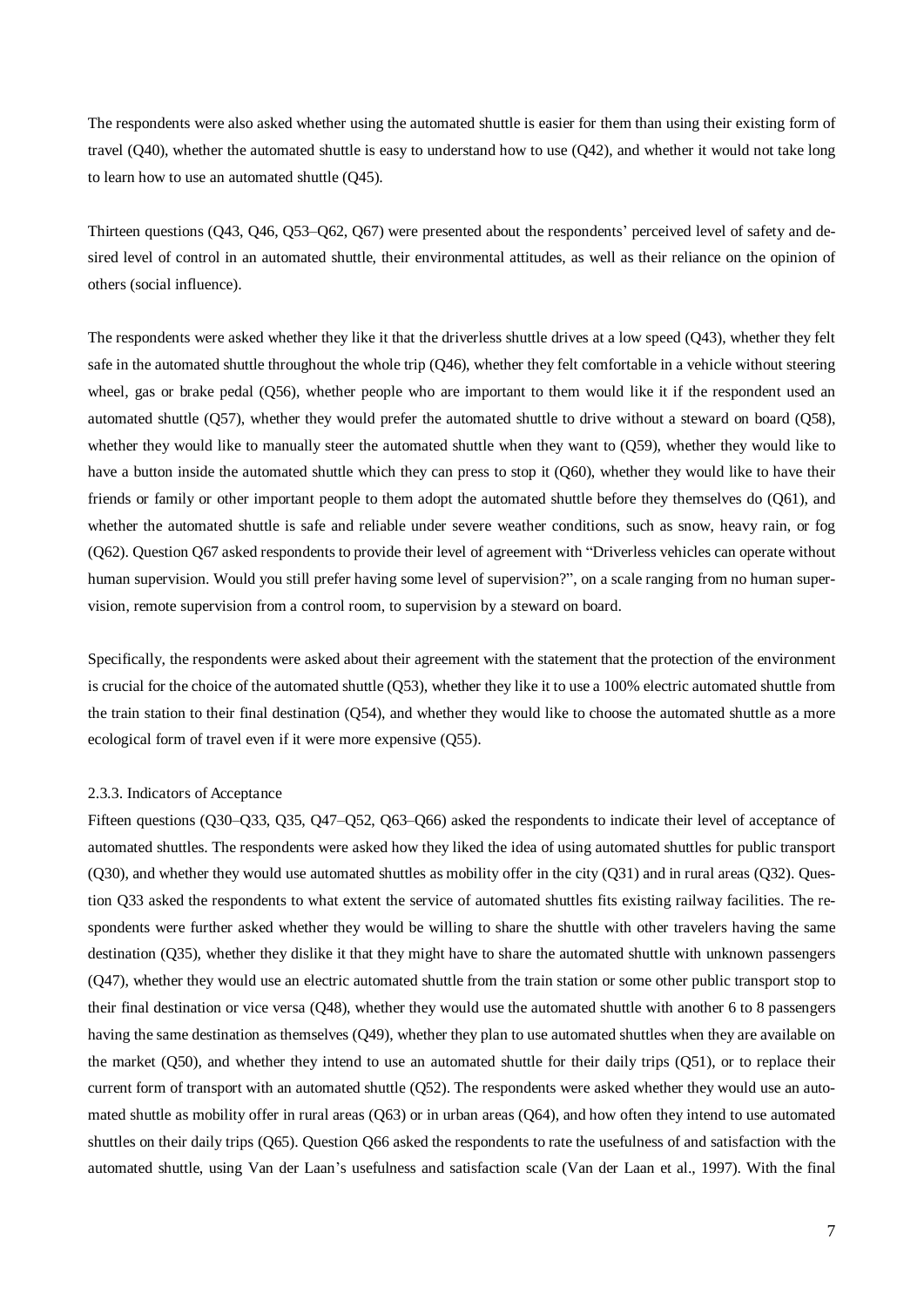question Q68, the respondents were asked how much they would be willing to pay for a 10-minute use of an automated shuttle.

The respondents indicated their level of agreement for Q9 to Q28 on a scale from 1 (very good) to 6 (very bad), while questions Q34 to Q64 were measured on a six-point Likert scale from strongly disagree to strongly agree. Responses to the response option 'I don't know' in Q34 to Q64 were excluded from the analysis. Responses were gathered between December 01, 2016 and April 2017. The questionnaire was offered in German and English, depending on the preference of the respondent.

#### **2.4. Analysis of Responses**

Responses were included only if the survey was completed for the first time (Q1). Descriptive statistics (means, 95% confidence intervals) were calculated per questionnaire item. A principal component analysis (PCA) was conducted on all questions (except for the demographic questions Q1–Q8) to investigate the major sources of variation in the attitudes towards automated shuttles. Correlations were computed between the PCA scores and personal characteristics (i.e., age, gender, employment on the EUREF campus). The number of components to be retained was decided based on the percentage variance explained (scree plot) as well as the interpretability of the components. The loadings were rotated using the Promax rotation procedure with a power of 4 (Hendrickson & White, 1964). For the PCA, the respondents who had 20% or more missing items (e.g., due to not completing the questionnaire or because the questionnaire was extended later, by adding Q34 to Q68) were excluded from the analysis. Missing data were imputed using the 'nearest neighbor' participant on that item (Euclidean distance). Pearson product-moment correlations between respondents' personal details measured by Q2-Q8 and the PCA scores were calculated. All analyses were conducted in MATLAB 2016a.

#### **3. Results**

#### **3.1. Respondents**

From the around 1,600 passengers that were transported from December 2016 to April 2017, 384 participated in our questionnaire study (mean age =  $35.5$ , SD =  $14.4$ ; 227 were male, 135 were female, and 22 did not specify their gender). 274 respondents were included in the PCA (mean age  $= 34.9$ , SD  $= 14.2$ ; 169 were male, 102 were female, and 3 did not specify their gender). Regarding their common mode of transport on the EUREF campus (Q6), 3 reported using an electric scooter, 9 an electric vehicle, 45 a bike, 16 a conventional vehicle with a combustion engine, 202 walked, 23 used another type of transport, and no one used a truck. 211 respondents indicated to not work at the EUREF campus, 59 did work at the EUREF campus, and 4 did not specify whether they worked at the campus.

#### **3.2. Ratings of Shuttle and Service Characteristics**

As shown in Figure 3, the respondents indicated that they liked the trip in the shuttle (Q29), with a mean (M) of 5.17 on the scale from 1 (strongly disagree) to 6 (strongly agree). They found the service of the shuttle (Q9) and the shuttle itself (Q12) attractive. The shuttle was also regarded as bright (Q24), spacious (Q13, Q18, Q19), and comfortable in terms of seating (Q20). The respondents also liked the atmosphere (Q27), especially the quality (Q14) and design of the shuttle exterior (Q15) and interior (Q25, Q26).

The respondents liked the idea of using automated shuttles in public transport systems (Q30, with a mean of 5.18 on the scale from 1 (strongly disagree) to 6 (strongly agree). They were less satisfied with the practicalities of the shuttle, such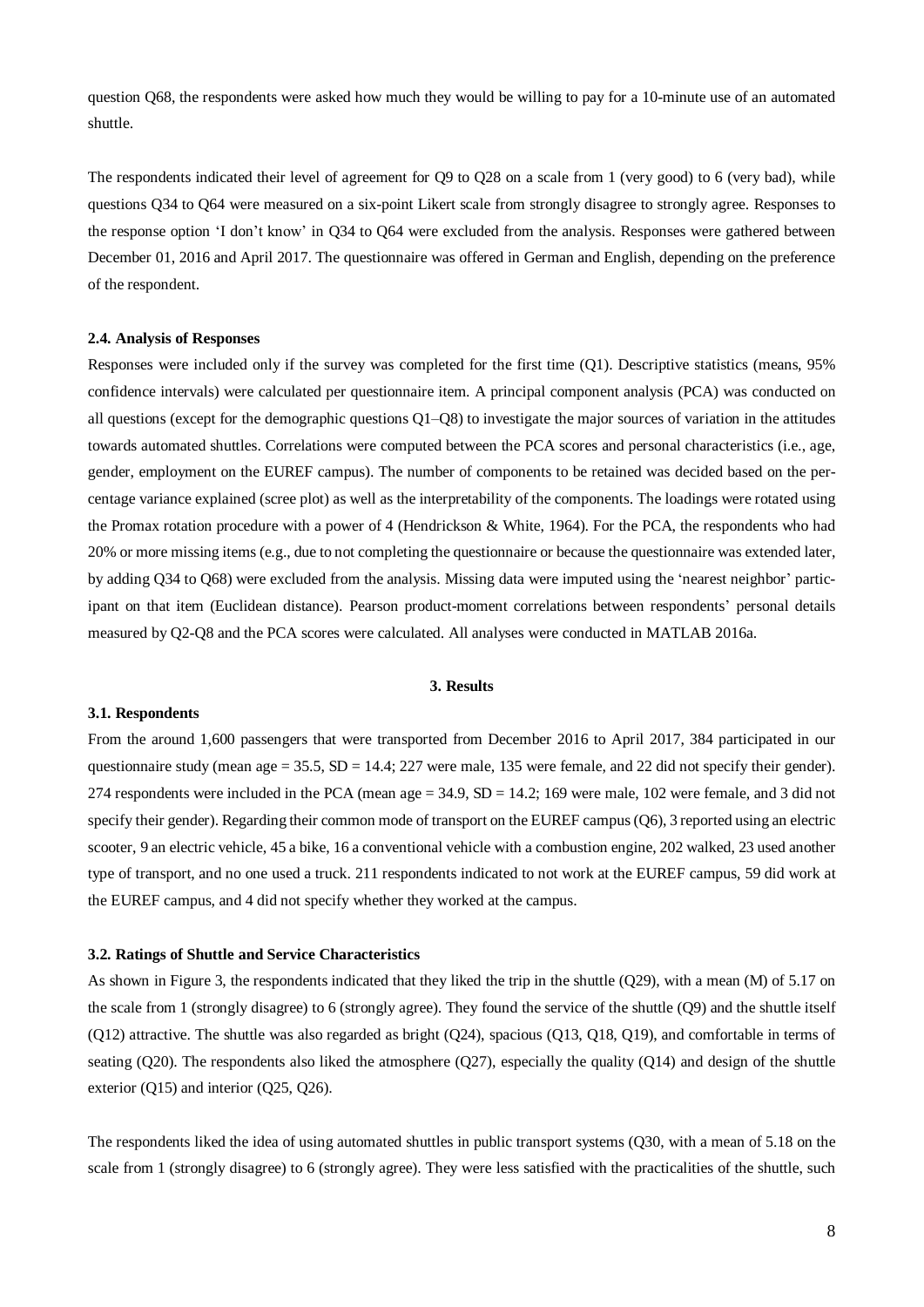as the availability of handholds (Q22), and standing positions (Q21). The lowest ratings were obtained for vehicle speed  $(Q16; M = 3.38)$ , and space for luggage  $(Q23, M = 3.49)$ .



Figure 3. Shuttle and service characteristics, mean and 95% confidence intervals. The items are sorted by mean rating. The vertical line at 3.5 indicates a score in the middle of the range from 1 to 6.

## **3.3. Ratings of Attitudinal Questions**

Figure 4 shows that the respondents gave high ratings to generic questions about the shuttle's usefulness and importance and their own affective state. For example, the respondents considered the shuttle to be useful ( $Q36$ ,  $M = 5.13$ ), and believed that the shuttle would become an important part of the existing public transport system ( $Q39$ ,  $M = 4.77$ ). They considered taking a ride in the automated shuttle to be fun and enjoyable  $(Q34, M = 5.40)$ , and disagreed that the trip was boring  $(O37, M = 2.30)$ .

The respondents liked the idea that a 100% electric driverless shuttle will transport them from the train station to their final destination (Q54,  $M = 5.04$ ), and agreed with the statement that the protection of the environment is crucial for their choice of transportation  $(Q53, M = 4.71)$ . They were inclined to choose a driverless shuttle as a more ecological form of transport, even if it were more expensive than their current travel  $(Q55, M = 4.02)$ . The respondents gave high ratings for sharing the shuttle together with 6–8 passengers having the same destination as them  $(Q49, M = 5.34)$ .

When the respondents were asked to compare automated shuttles to their current travel, their ratings were low. In particular, the respondents did not think that the shuttle was more efficient/faster (Q44), or easier to use (Q40) than their existing form of travel, with means of 2.50 and 2.96 respectively on the six-point scale.

A majority liked the idea of a button inside the shuttle which they could use to stop it ( $\sim$  060, M = 5.23). In terms of vehicle supervision, the most preferred option was supervision from an external control room, followed by having a steward on board, with no human supervision receiving the lowest ratings (51.6%, 33.5%, and 14.9% of respondents, respectively, Q67).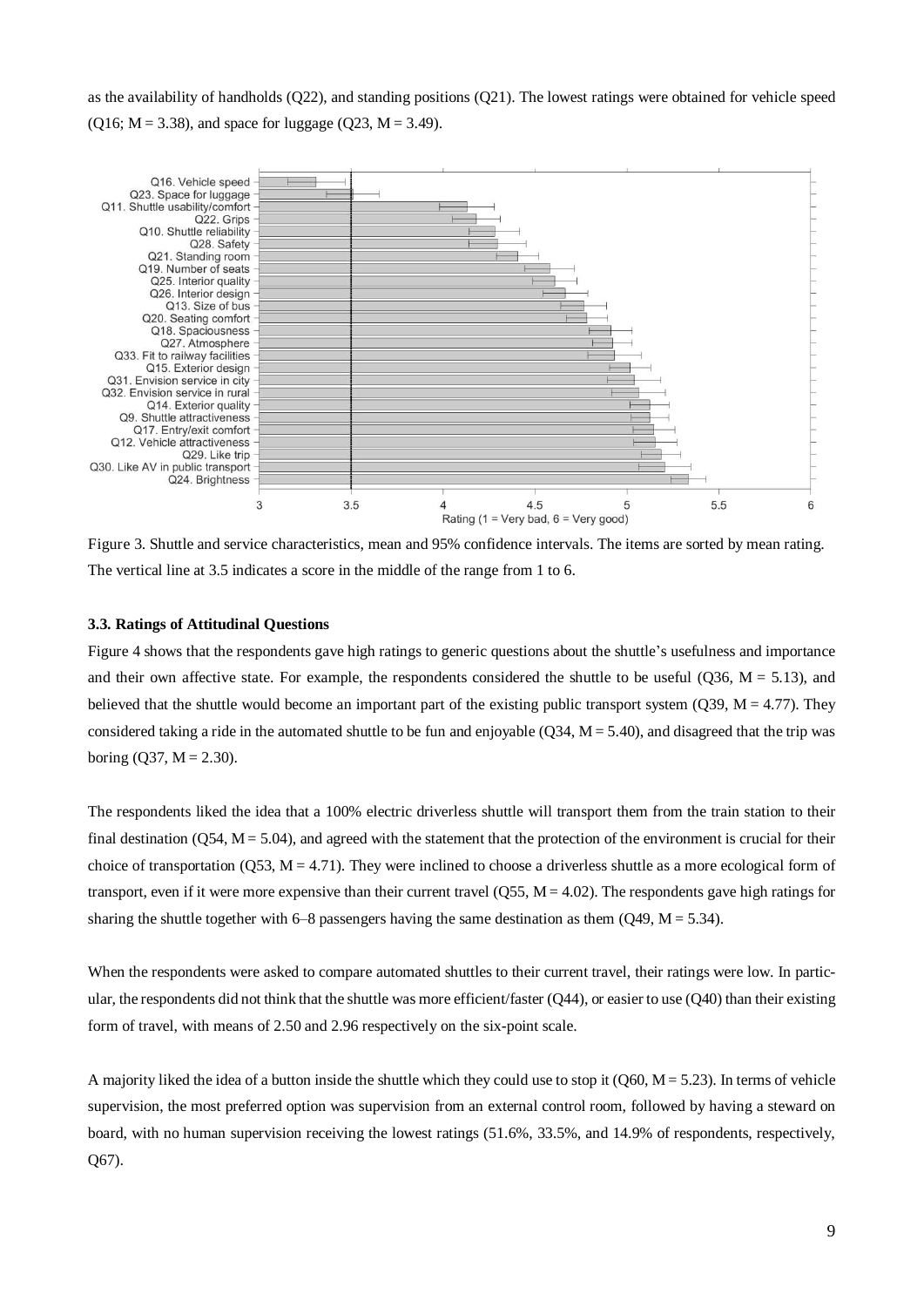

Figure 4. Attitudes towards the shuttle, mean and 95% confidence intervals. The items are sorted by mean rating. The scores for Q37, Q47, and Q61 (as indicated in darker bars) were reversed because these questions were phrased in a negative way. The vertical line at 3.5 indicates a score in the middle of the range from 1 to 6.

An analysis of the standard deviations per item showed substantial differences between items. To illustrate, the lowest standard deviation (0.80) was obtained for Q24 ('Brightness'), with the majority of the respondents giving positive ratings. The highest standard deviation (1.90) was found for Q59 ('I would like to manually steer the driverless shuttle when I want this'), yielding a seemingly bimodal distribution. The distributions of Q24 and Q59 are shown in Figure 5.



Figure 5. Distribution of the responses for the item with the lowest standard deviation (Q24, left), and the item with the highest standard deviation (Q59, right).

#### **3.4. Results from the Van der Laan Acceptance Questionnaire**

Acceptance ratings of the automated shuttle were obtained using a 9-item acceptance questionnaire (Q66-1–Q66-9) (Van der Laan et al., 1997), measuring aspects of usefulness (Q66-1, Q66-3, Q66-5, Q66-7, Q66-9), and satisfaction (Q66-2, Q66-4, Q66-6, Q66-8). Figure 6 shows that the respondents were generally accepting the shuttle, as they gave positive ratings for usefulness and satisfaction. However, they gave higher scores on the satisfaction scale than on the usefulness scale (see the relatively low ratings for Q66-5 and Q66-9).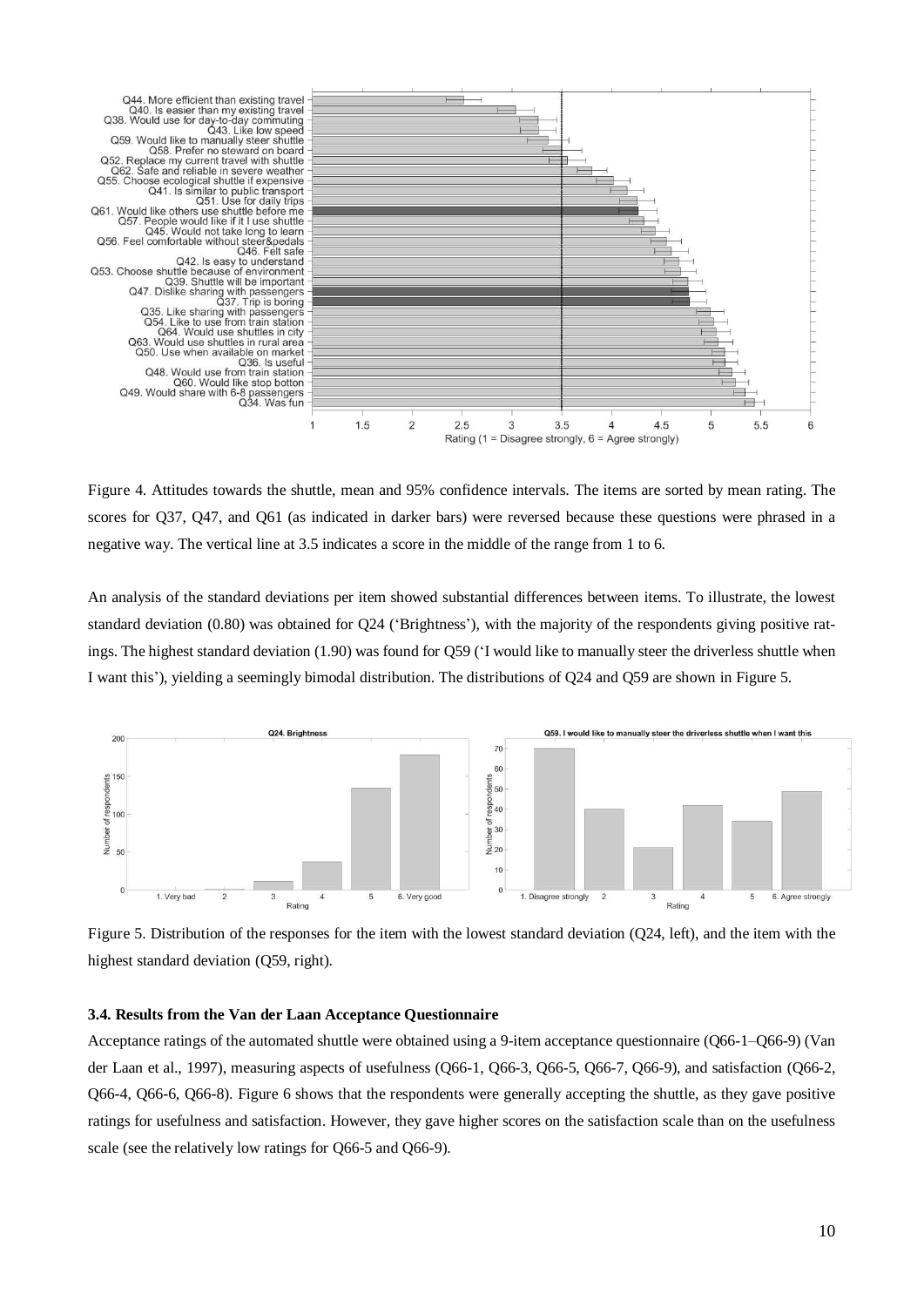

Figure 6. Van der Laan acceptance questionnaire, mean and 95% confidence intervals. The horizontal line at 3 indicates a score in the middle of the range from 1 to 5.

#### **3.5. Willingness to Pay and Intended Frequency of Use**

When the respondents were asked how often they would use automated shuttles on their daily trips (Q65), 33% of the respondents reported the intention to use it daily, 33% on 1 to 3 days a week, 18% on 1 to 3 days a month, 8% less than monthly, and 8% never or almost never.

29% of the respondents indicated that they would be willing to pay for a 10-minute ride (Q67) up to  $\epsilon$ 0.50, 27% reported €0.51–1.00, 17% reported €1.01–1.50, 15% reported €1.51–2.00, 3% reported €2.01–2.50, 2% reported €2.51–3.00, and 7% picked the response option 'nothing'.

#### **3.6. Principal Component and Correlational Analysis**

A PCA was performed on the responses from 274 respondents on 67 items (i.e., Q9–Q65, Q68, and the Van der Laan scale Q66-1–Q66-9). The Kaiser-Meyer-Olkin (KMO) index of sampling adequacy was 0.907, which is indicative for the suitability of the data for factor-analytic purposes. As suggested by the scree plot (Fig. 7), three interpretable components were retained, explaining 39.4% of the variance (see the Supplementary Material for all component loadings). The three retained components had eigenvalues of 17.8, 5.32, and 3.31, corresponding to 26.6%, 7.9%, and 4.9% of the explained variance. The Cronbach alpha for the three components was 0.942, 0.906, and 0.743 if selecting the 24, 21, and 6 variables that loaded higher than 0.4 on the components, which represents a common cut-off value (Peterson, 2000).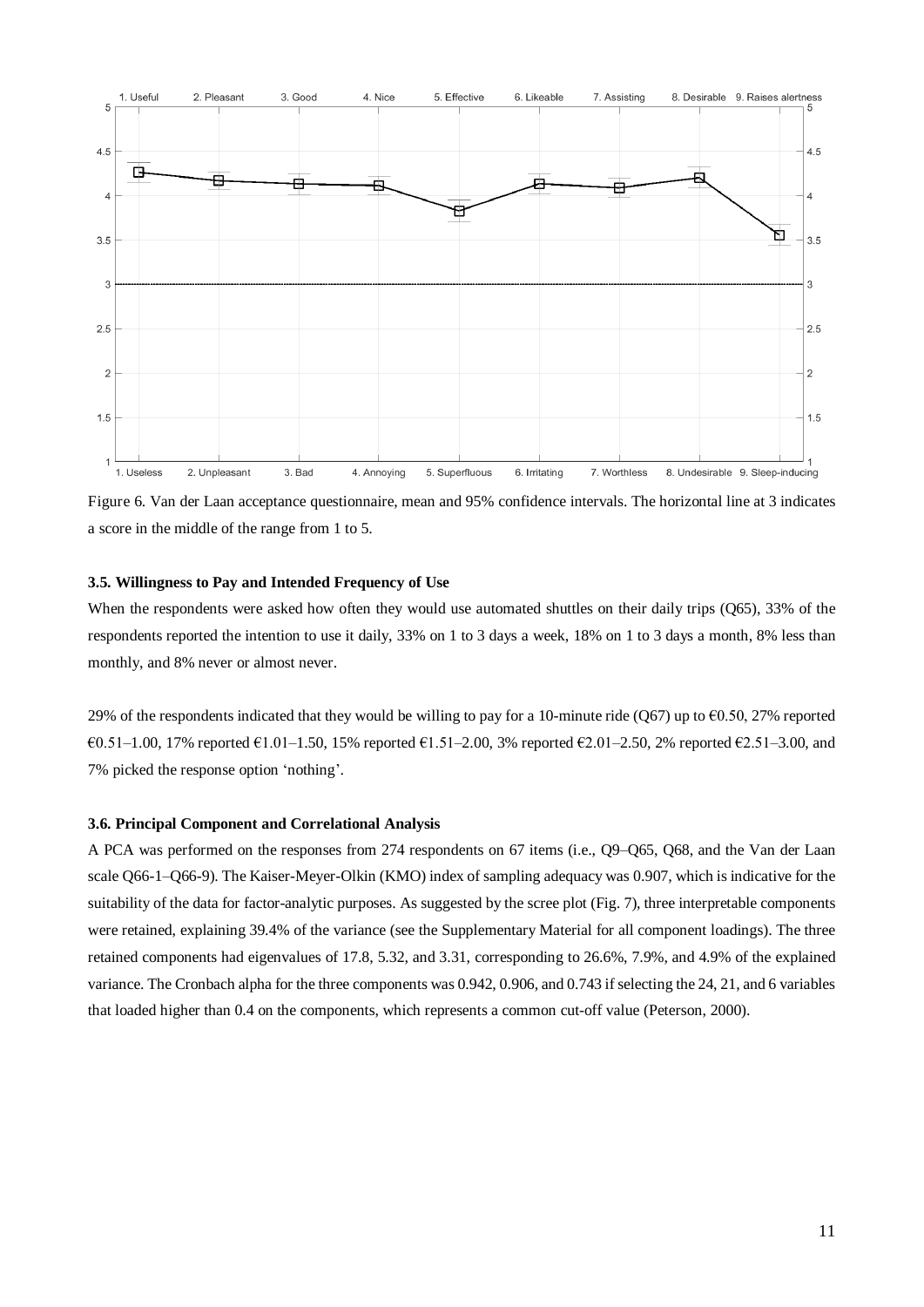

Figure. 7. Scree plot showing the eigenvalues of the correlation matrix, and the corresponding percentages of variance explained.

The first principal component (PCA1), 'intention to use', reflects whether the respondents would use automated shuttles (Q30–33, Q36, Q39, Q41, Q42, Q48–Q52, Q54, Q56–Q57, Q63–Q64, Q66-1, Q66-3, Q66-5–Q66-8). The highest loading (0.85) was obtained for Q48 ('I would use an electric driverless vehicle from the train station or some other public transport stop to my final destination or vice versa'). The second-highest loading (0.84) was obtained for Q31 ('To what extent can you envision the use of automated busses as mobility service in the city?').

The second principal component (PCA2), 'shuttle and service characteristics', relates to the attitudes towards the physical shuttle itself, represented by Q9–Q10, Q12–Q29 and Q43. The highest PCA2 loading (0.80) occurred for Q26 ('Design of the bus from the interior'), the second-highest (0.78) for Q18 ('Spaciousness').

The third principal component (PCA3), 'shuttle effectiveness', pertains to the performance of the automated shuttle in comparison with existing travel modes, represented by Q38, Q40, Q44, Q52, Q59, and Q61. The highest loading (0.75) occurred for Q40 ('Using the driverless shuttle is easier for me than using my existing form of travel'), the second-highest (0.71) was obtained for Q38 ('I would use a driverless shuttle in my day-to-day commuting as it is better and more convenient than using my existing form of travel').

Table 1 shows the correlations between principal components and selected personal characteristics (age, gender, employment on the EUREF) as well as between the components themselves. There were no substantial gender differences between the three PCA scores. There was a positive correlation between age and PCA1 ( $r = 0.21$ ), with older respondents expressing a higher intention to use automated shuttles (PCA1). However, the negative correlation between PCA3 and age  $(r = -0.17)$  indicates that older respondents rated automated shuttles as less effective compared to their existing form of travel. The negative correlation between employment on the EUREF campus and PCA3 ( $r = -0.19$ ) indicates that people working on the EUREF campus consider the automated shuttle to be less effective compared to their existing form of travel. There were no substantial differences between employees and nonemployees of the EUREF campus concerning their ratings of PCA1 and PCA2.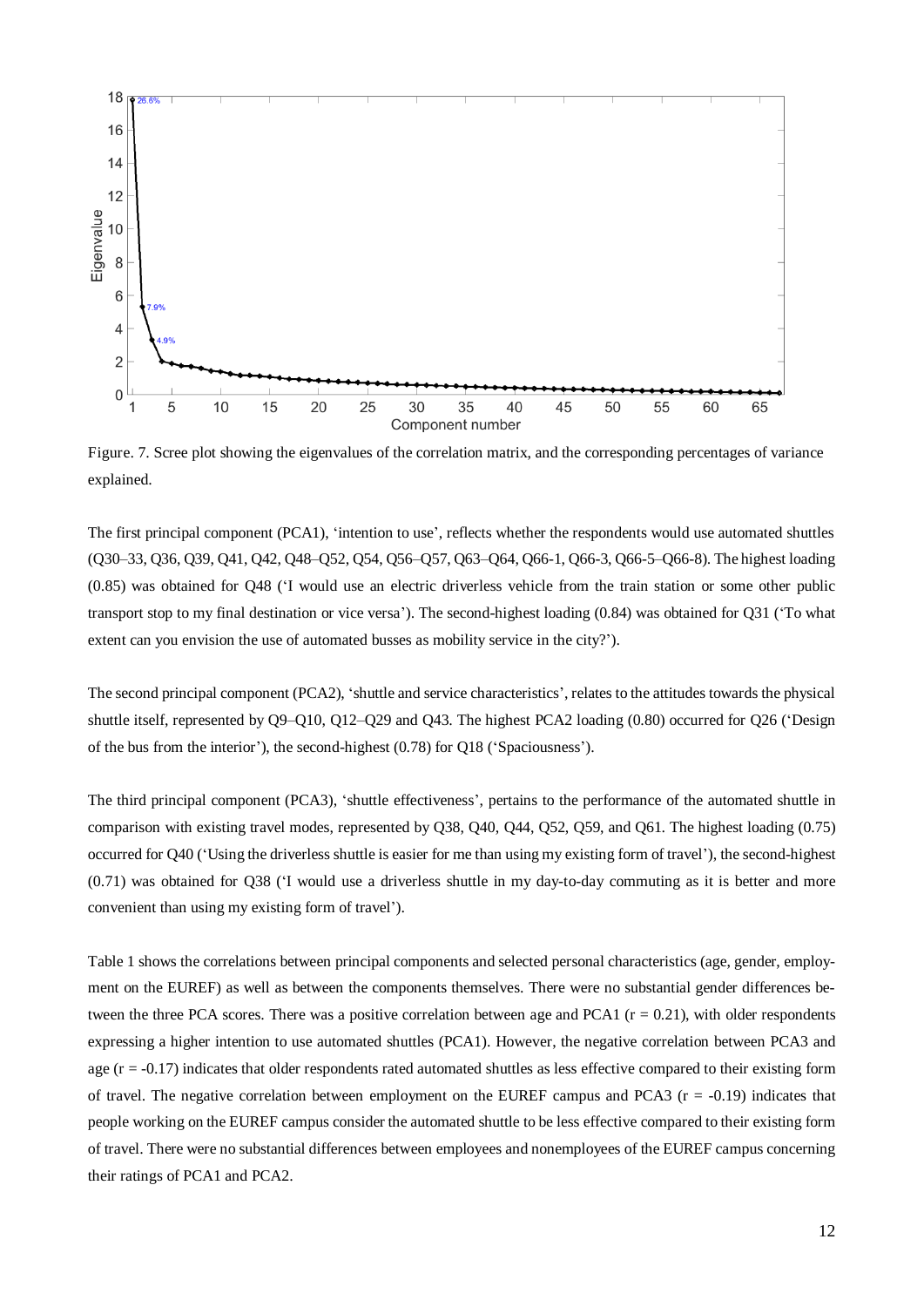Furthermore, we found a significant positive correlation between PCA1 and PCA2 ( $r = 0.53$ ) and PCA3 ( $r = 0.24$ ), as well as between PCA2 and PCA3 ( $r = 0.28$ ). These positive correlations indicate that there is some degree of redundancy among the three component scores, as each of the three components expresses a positive valence towards the shuttle.

#### Table 1.

Pearson correlation matrix

|    |                                            | M     | <b>SD</b> | 1       | 2       | 3       | $\overline{4}$ | 5    |
|----|--------------------------------------------|-------|-----------|---------|---------|---------|----------------|------|
| 1  | Gender (1 = male, 2 = female) (Q2)         | 1.38  | 0.49      |         |         |         |                |      |
| 2  | Age (years) $(Q3)$                         | 34.90 | 14.20     | $-0.06$ |         |         |                |      |
| 3  | Working on campus $(1 = no, 2 = yes)$ (Q4) | 1.22  | 0.41      | 0.04    | 0.01    |         |                |      |
| 4  | PCA1: Intention to use                     | 0.00  | 1.00      | 0.01    | 0.21    | $-0.06$ |                |      |
| 5. | PCA2: Shuttle and service characteristics  | 0.00  | 1.00      | 0.04    | 0.08    | $-0.05$ | 0.53           |      |
| 6  | PCA3: Shuttle effectiveness                | 0.00  | 1.00      | $-0.04$ | $-0.17$ | $-0.19$ | 0.24           | 0.28 |

Note.  $p < 0.05$  for  $|r| \ge 0.12$ ,  $p < 0.01$  for  $|r| \ge 0.16$ .

#### **4. Discussion**

#### **4.1. Main Findings at the Item Level**

This study showed that the respondents accepted automated shuttles and appreciated their potential use in future public transport systems. The respondents reported positive attitudes towards using the system as a form of transport and were willing to share it with fellow travelers. They agreed most strongly with the item that taking a ride in the shuttle was fun and enjoyable ( $M = 5.40$  on a scale from 1 to 6), and so were even more positive than the respondents who experienced an automated shuttle in Trikala as part of the CityMobil2 project ( $M = 3.80$  on a scale from 1 to 5; Nordhoff et al., 2017). More than half of our respondents (59.4%) were willing to pay up to EUR1 per 10-minute use.

The respondents were not inclined to replace their current transport mode for the shuttle, which may not be surprising as the shuttle operated under very limited conditions. In Madigan et al. (2016), respondents' ratings of performance expectancy (e.g., 'I think an ARTS would be more efficient/faster than existing forms of public transport') were relatively low  $(M = 3.08$  on a scale from 1 to 5), consistent with our findings  $(M = 2.50$  on a scale from 1 to 5; Q44). Among the shuttle and service characteristics (Q9–Q28), the speed of the shuttle (Q16) received the lowest ratings ( $M = 3.38$  on a scale from 1 to 6). Previous studies showed that a low shuttle speed was positively perceived because of safety (Bekhor et al., 2003; Rodríguez, 2017), but negatively perceived because of travel time concerns (Bekhor et al., 2003). These low ratings may have important implications, as travel time and waiting time are critical determinants of the use and acceptance of shared autonomous vehicles (Krueger et al., 2016). The operation of shuttles at higher speeds, however, necessitates the equipment of shuttles with better sensors and software as well as an adjustment of legal frameworks and an adaptation of infrastructure (Schreurs & Steuwer, 2016). The space for luggage is another shuttle characteristic that received low ratings.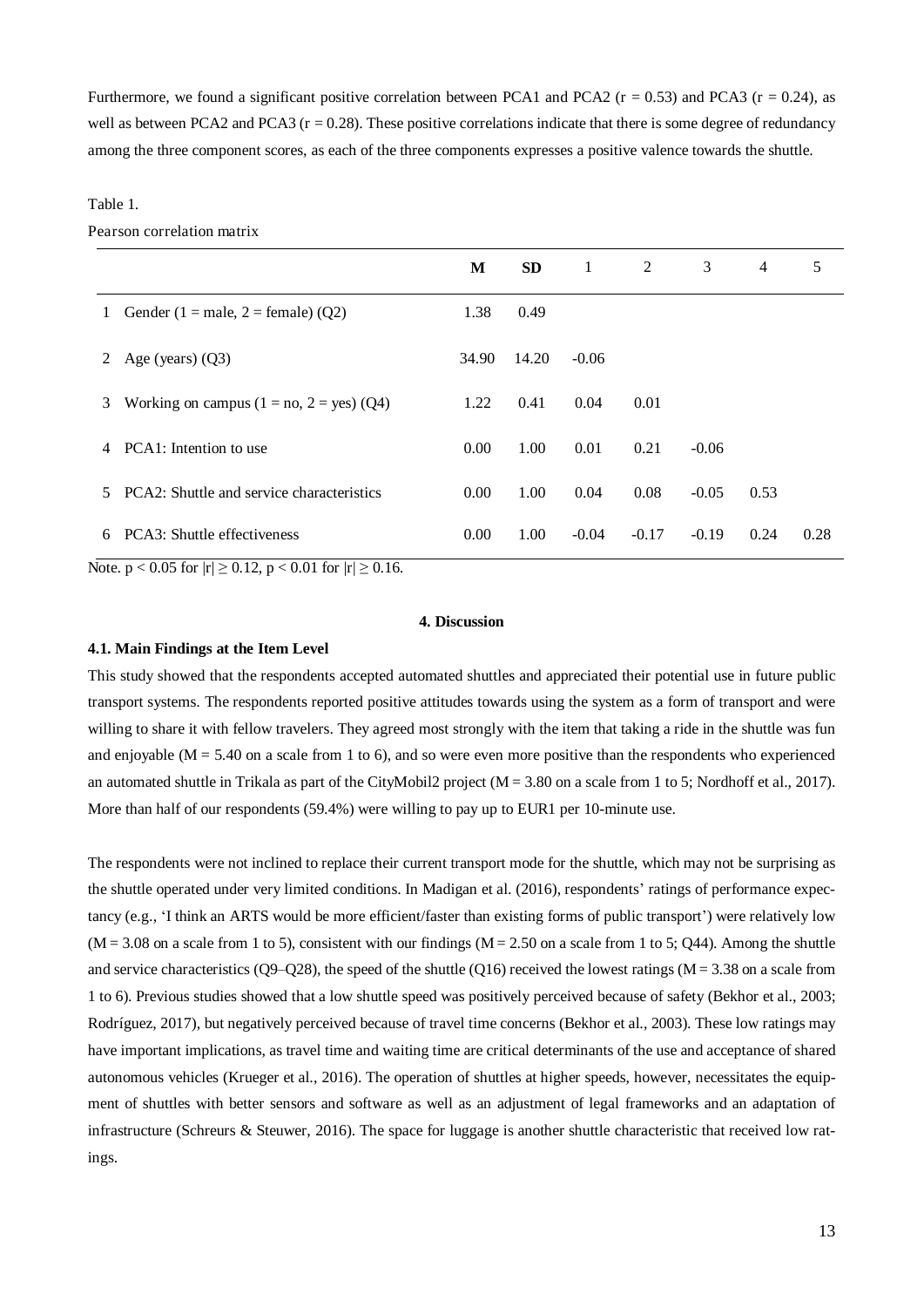The supervision of the shuttle from an external control room was preferred to the supervision by a steward and no supervision. These findings correspond with findings in the domain of driverless trains where only few people were comfortable without any type of supervision (Fraszczyk & Mulley, 2017). Why the respondents preferred supervision from an external control room to a steward on board is a question that warrants further investigation. It is possible that the respondents prefer not to encounter a steward, or it is possible that the respondents envisioned a reliable shuttle system where intervention is rarely needed and remote supervision suffices.

#### **4.2. Principal Components**

The PCA resulted in the retention of three components (1. intention to use, 2. shuttle and service characteristics, 3. shuttle effectiveness compared to existing transport), which together accounted for a variance of 39.4%. The first and third components resemble the UTAUT constructs 'behavioral intention' and 'performance/effort expectancy', respectively (e.g., Venkatesh et al., 2003), whereas the second component resembles the construct 'service quality' (e.g., Sánchez Pérez et al., 2007).

We observed positive correlations between the three components. The strong positive relationship between shuttle and service characteristics (PCA2) and intention to use (PCA1) is consistent with studies showing that quality of service is linked to intentions to use public transport systems (e.g., Lai & Chen, 2011; Sánchez-Pérez et al., 2007). The moderate positive relationship between shuttle effectiveness (PCA3) and intention to use (PCA1) also corresponds to previous research. For example, Buckley et al. (2018) found that the intention to use conditionally automated vehicles (SAE Level 3 automation) is associated with perceived usefulness. Similarly, Kaur and Rampersad (2018) identified performance expectancy as a significant predictor of the adoption of driverless cars.

Note, however, that the occurrence of positive correlations can also plausibly be explained by a common cause (e.g., positively minded people giving higher ratings), or method effects such as item wording (i.e., items with the same response options correlate strongly, and therefore cluster on the same component). Further experiments with a control group and objective measures (e.g., actual use rather than intended use) are needed to unravel the causal determinants of the acceptance of automated shuttles.

#### **4.3. Individual Differences**

The standard deviations of the responses were relatively low regarding physical shuttle characteristics (e.g., luggage space, brightness), indicating that the respondents were generally in agreement with each other. However, our study showed higher variability for items pertaining to hypothetical situations. For example, there was a wide distribution regarding whether the respondents want to have the option to steer the vehicle manually (Fig. 6). This finding is consistent with Kyriakidis et al. (2015) who found that some people prefer automated driving, whereas others were against it.

We did not find substantial gender differences regarding the principal component scores. This corresponds with Madigan et al. (2016) who did not find any gender effects on individuals' behavioral intentions to use automated shuttles. However, our study did find age effects: Older people expressed a higher intention to use the shuttle, but rated the effectiveness of shuttles compared to their existing travel as more negative. Madigan et al. (2017) also found more negative ratings among older shuttle users in Greece, but Madigan et al. (2016) reported more positive ratings among older persons in France and Switzerland. Madigan et al. (2016) further found that age effects in the acceptance of shuttles depend on whether zeroorder correlations are assessed, as in the present study, or whether age effects are assessed as part of a multiple regression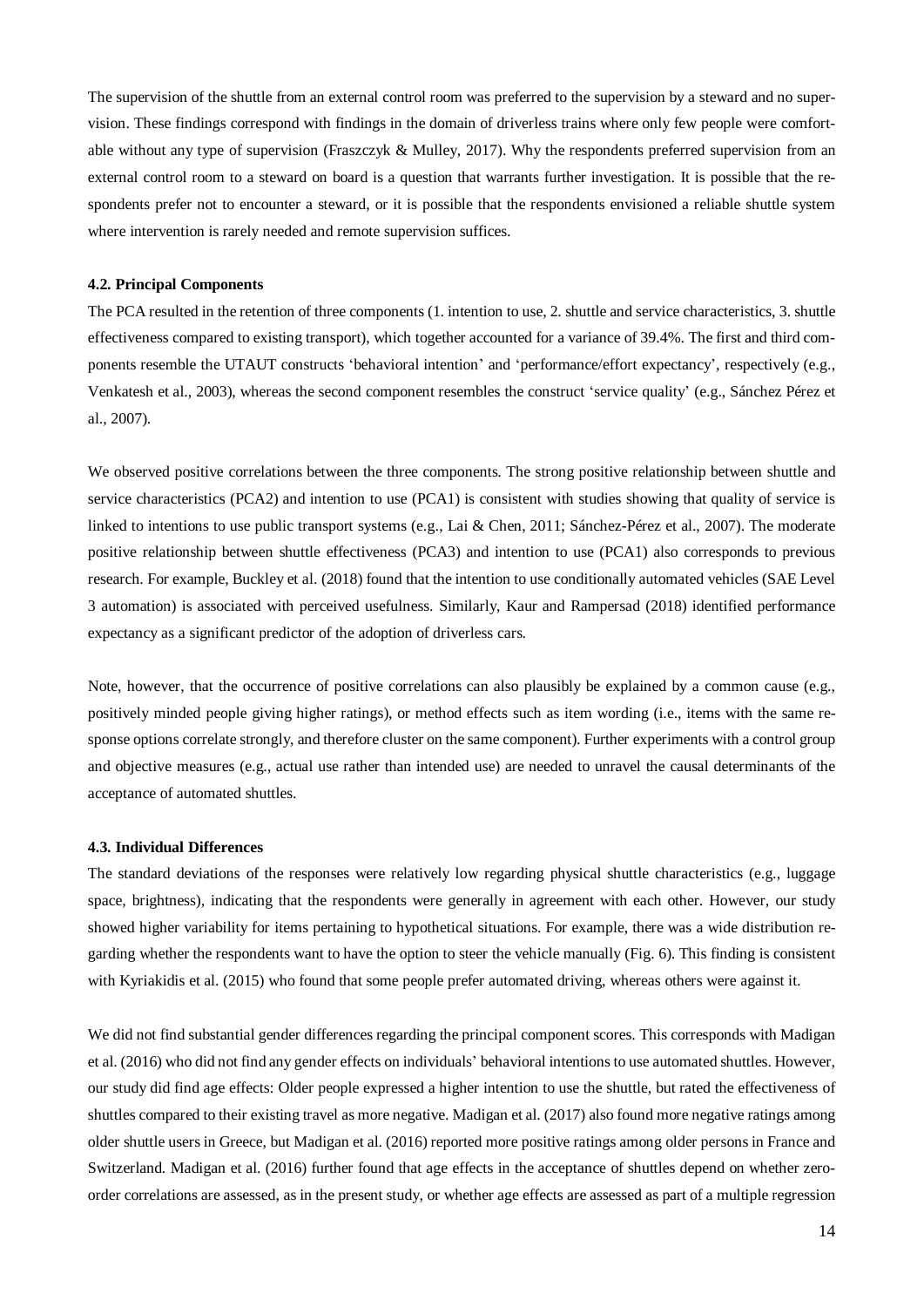analysis. The observed inconsistencies in age effects may be due to differences in subcultures (e.g., employees, tourists, visitors), which makes the generalizability of the observed age effects difficult at the moment.

#### **4.4. Study Strengths & Limitations**

A limitation of our study is that it may be prone to selection bias, as our study could have attracted people who have a favorable opinion about automated shuttles and were curious about testing them for the first time. This notion is consistent with the fact that employees on the campus rated the shuttle as more negative than outside visitors (Table 1). Campus employees may not have had the same level of excitement about the technology anymore, because they may have seen the shuttle many times before. Similarly, it is possible that the respondents gave high acceptance ratings as a form of cognitive dissonance reduction (i.e., to justify to themselves taking the effort to participate). Although the respondents may have been more positive compared to representative samples, the differences between item responses (e.g., the fact that shuttle speed received relatively low ratings) should be immune to selection bias. Furthermore, current shuttles worldwide operate in similar settings (e.g., office or university campus), which makes our results representative for earlyadopter scenarios. Therefore, future research should be conducted using larger samples that are representative of the entire population.

Previous research has used large national or cross-national samples via interviews or online questionnaires and asked them questions about imagined automated vehicles (see Eurobarometer method; European Commission, 2015, 2017; Nordhoff et al., 2018). Although these studies target broad and potentially representative audiences, their results may be of limited validity, as respondents had to respond based on their general beliefs (e.g., as obtained via the media or Internet sources). A strength of our survey is that respondents physically experienced an automated shuttle. For example, the fact that respondents gave relatively low ratings to the shuttle speed would probably not have been obtained when the respondents were merely asked to imagine a fully automated vehicle. However, social desirability biases still cannot be ruled out, as individuals in our study may have responded in line with their general beliefs despite having experienced the shuttle. To illustrate, respondents showed agreement  $(M = 4.02)$  with the idea of choosing the automated shuttle as a more ecological form of travel if it were more expensive, while the majority (204/274) indicated to be walking (which is arguably the most ecological form of transport possible) on the campus. In other words, it is likely that respondents were overall positive ('yea-saying') without critically reflecting on the meaning of each question. On the other hand, it could be argued that this particular mismatch is sensible as respondents who regularly walk on the campus may be traveling to that campus using the bus or car. To circumvent these limitations, future research should be performed in naturalistic rather than trial-based settings. Furthermore, it is recommended to measure participants' actual usage of the shuttle (e.g., frequency of use), rather than self-reported attitudes towards using the shuttle.

# **5. Acknowledgments**

Initial results of this survey, for a limited set of questions, have been published in different form as conference paper: Nordhoff, S., Van Arem, B., Merat, N., Madigan, R., Ruhrort, L., Knie, A., & Happee, R. (2017). User acceptance of driverless shuttles running in an open and mixed traffic environment. 12th ITS European Congress, Strasbourg, France.

#### **6. References**

Alessandrini, A. (2016). CityMobil2. Experiences and recommendations. Retrieved from [http://www.citymobil2.eu/en/upload/Deliv](http://www.citymobil2.eu/en/upload/deliverables/pu/citymobil2%2525252520booklet%2525252520web%2525252520final_17%252525252011%25252525202016.pdf)[erables/PU/CityMobil2%20booklet%20web%20final\\_17%2011%202016.pdf](http://www.citymobil2.eu/en/upload/deliverables/pu/citymobil2%2525252520booklet%2525252520web%2525252520final_17%252525252011%25252525202016.pdf)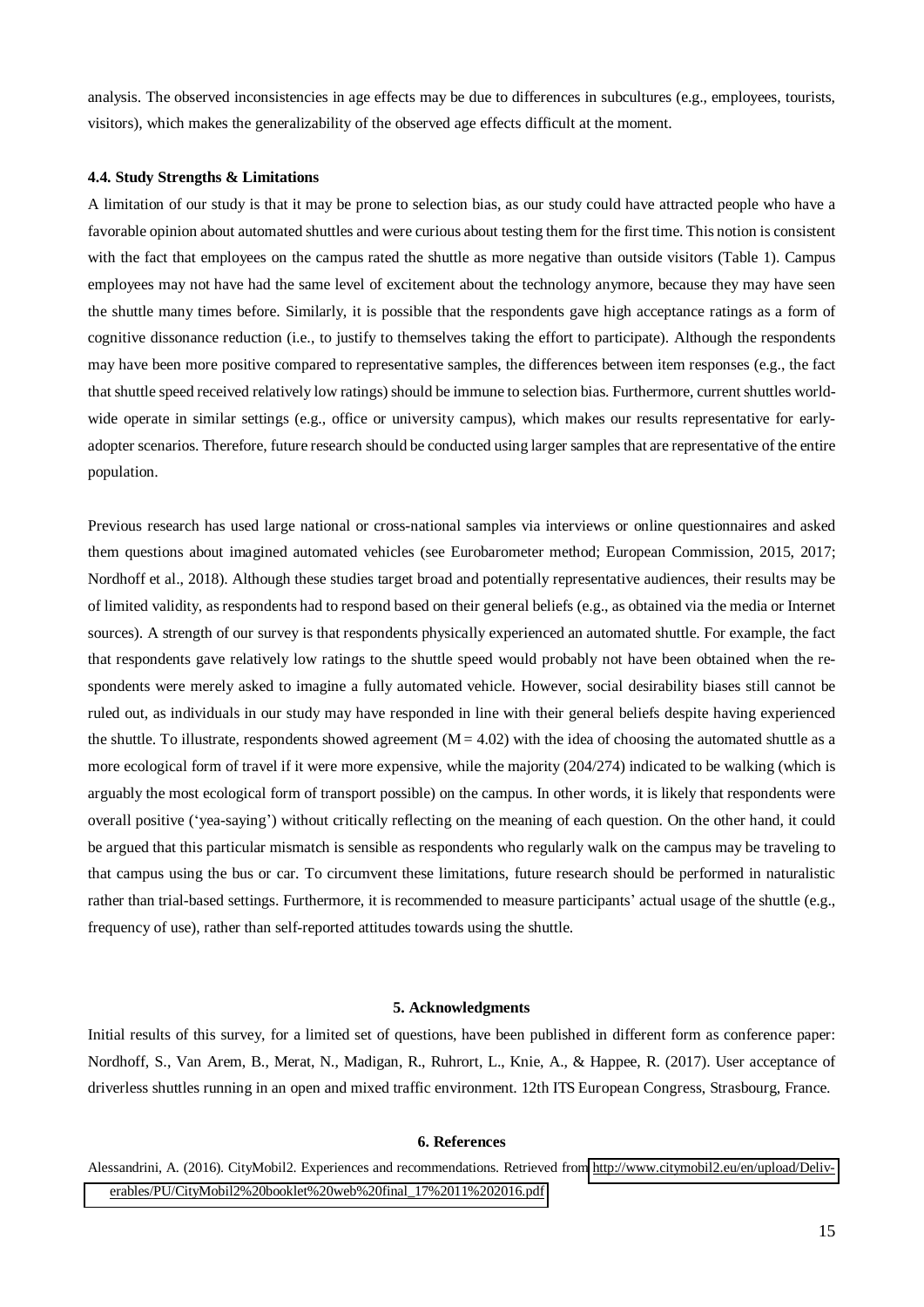- Bansal, P., Kockelman, K. M., & Singh, A. (2016). Assessing public opinions of and interest in new vehicle technologies: an Austin perspective. Transportation Research Part C: Emerging Technologies, 67, 1–14.
- Bazilinskyy, P., Kyriakidis, M., & De Winter, J. C. F. (2015). An international crowdsourcing study into people's statements on fully automated driving. Proceedings of the 6th International Conference on Applied Human Factors and Ergonomics (AHFE) (pp. 2534–2542). Las Vegas, NV.
- Bekhor, S., Zvirin, Y., & Tartakovsky, L. (2003). Investigating user acceptance of cybernetic cars for a university campus. Proceedings of the 82nd Annual Meeting of the Transportation Research Board. Washington DC.
- Buckley, L., Kaye, S.A., & Pradhan, A.K. (2018). Psychological factors associated with intended use of automated vehicles: A simulated driving study. Accident Analysis & Prevention, 115, 202–208.
- Drive Sweden (2018). Accessed at [https://www.drivesweden.net/en/news/sweden-mobilizes-piloting-future-transportation-solutions](https://www.drivesweden.net/en/news/sweden-mobilizes-piloting-future-transportation-solutions%25252520on%25252520may%2525252014)  [on May 14,](https://www.drivesweden.net/en/news/sweden-mobilizes-piloting-future-transportation-solutions%25252520on%25252520may%2525252014) 2018.
- Eden, G., Nanchen, B., Ramseyer, R., & Evéquoz, F. (2017). On the road with an autonomous passenger shuttle: integration in public spaces. Proceedings of the 2016 CHI Conference Extended Abstracts on Human Factors in Computing Systems (pp. 1569–1576). Denver, CO.
- European Commission. (2015). Special Eurobarometer 427: Autonomous systems. Accessed at [http://ec.europa.eu/commfrontof](http://ec.europa.eu/commfrontoffice/publicopinion/archives/ebs/ebs_427_en.pdf%25252520on%25252520may%2525252019)[fice/publicopinion/archives/ebs/ebs\\_427\\_en.pdf on May 19,](http://ec.europa.eu/commfrontoffice/publicopinion/archives/ebs/ebs_427_en.pdf%25252520on%25252520may%2525252019) 2018.
- European Commission. (2017). Special Eurobarometer 460: attitudes towards the impact of digitalization and automation on daily life.
- Fraedrich, E., Beiker, S., & Lenz, B. (2015). Transition pathways to fully automated driving and its implications for the sociotechnical system of automobility. European Journal of Futures Research, 3, 1–11.
- Fraszczyk, A., & Mulley, C. (2017). Public perception of and attitude to driverless train: a case study of Sydney, Australia. Urban Rail Transit, 3, 100–111.
- Gorris, T., De Kievit, M., Solar, A., Katgerman, J., & Bekhor, S (2011). CityMobil. Towards advanced transport for the urban environment (Deliverable D5.4.1 Assessment of Automated Road Transport Systems contribution to Urban Sustainability). Retrieved from [http://www.transport-research.info/sites/default/files/project/documents/20121029\\_153219\\_86416\\_D5.4.1-PU-CityMobil-](http://www.transport-research.info/sites/default/files/project/documents/20121029_153219_86416_D5.4.1-PU-CityMobil-How_to_reach_transport_sustainability_with_automated_road_transport.-FINAL.pdf)[How\\_to\\_reach\\_transport\\_sustainability\\_with\\_automated\\_road\\_transport.-FINAL.pdf.](http://www.transport-research.info/sites/default/files/project/documents/20121029_153219_86416_D5.4.1-PU-CityMobil-How_to_reach_transport_sustainability_with_automated_road_transport.-FINAL.pdf)
- Hohenberger, C., Spörrle, M., & Welpe, I. M. (2016). How and why do men and women differ in their willingness to use automated cars? The influence of emotions across different age groups. Transportation Research Part A: Policy and Practice, 94, 374–385.
- Hendrickson, A. E., & White, P. O. (1964). Promax: A quick method for rotation to oblique simple structure. British Journal of Statistical Psychology, 17, 65–70.
- Krueger, R., Rashidi, T. H., & Rose, J. M. (2016). Preferences for shared autonomous vehicles. Transportation Research Part C: Emerging Technologies, 69, 343–355.
- Kaur, K., & Rampersad, G. (2018). Trust in driverless cars: Investigating key factors influencing the adoption of driverless cars. Journal of Engineering and Technology Management, 48, 87–96.
- Kyriakidis, M., Happee, R., & De Winter, J.C.F. (2015). Public opinion on automated driving: Results of an international questionnaire among 5,000 respondents. Transportation Research Part F: Traffic Psychology and Behavior, 32, 127–140.
- Kyriakidis, M., De Winter, J. C. F., Stanton, N., Bellet, T., Van Arem, B., Brookhuis, K., Reed, N., Flament, M., Hagenzieker, M., & Happee, R. (in press). A human factors perspective on automated driving. Theoretical Issues in Ergonomics Science, 1–11.
- Lai, W.T., & Chen, C.F. (2011). Behavioral intentions of public transit passengers The roles of service quality, perceived value, satisfaction and involvement. Transport Policy, 2, 318–325.
- Liang, X., De Almeida Correia, G. H., & Van Arem, B. (2016). Optimizing the service area and trip selection of an electric automated taxi system used for the last mile of train trips. Transportation Research Part E: Logistics and Transportation Review, 93, 115– 129.
- Madigan, R., Louw, T., Dziennus, M., Graindorge, T., Ortega, E., Graindorge, M., & Merat, N. (2016). Acceptance of automated road transport systems (ARTS): an adaptation of the UTAUT model. Transportation Research Procedia, 14, 2217–2226.